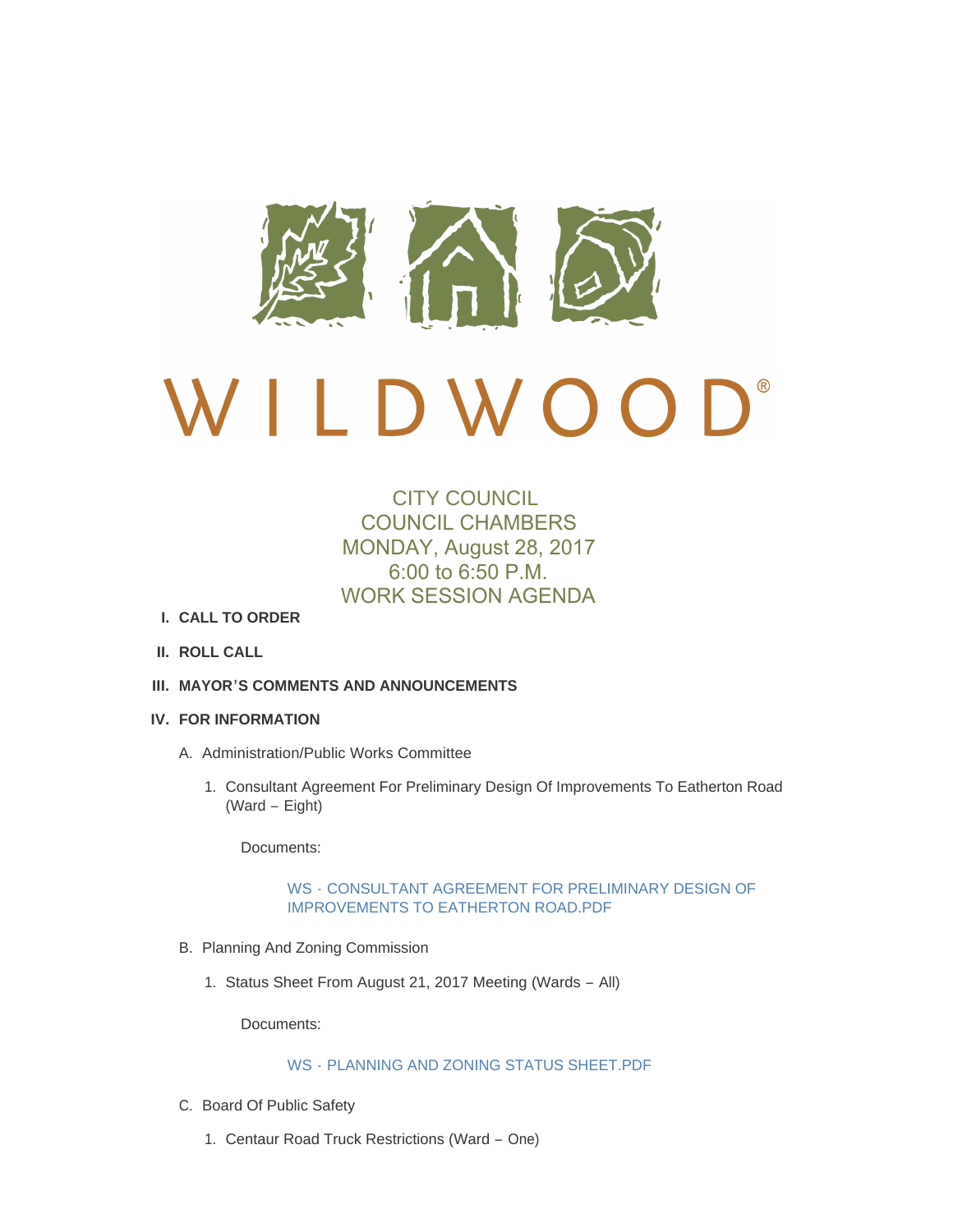Documents:

WS - [CENTAUR ROAD PROPOSED THOUGH TRUCK](http://cityofwildwood.com/AgendaCenter/ViewFile/Item/12044?fileID=17457)  RESTRICTIONS.PDF

2. All-Way Stop For Intersection Of Crown Pointe Estates Drive With Crown Pointe Estates Court (Ward – Eight)

Documents:

WS - [PROPOSED ALL-WAY STOP INTERSECTION AT CROWN POINTE](http://cityofwildwood.com/AgendaCenter/ViewFile/Item/12045?fileID=17476)  ESTATES DRIVE WITH CROWN POINTE ESTATES COURT.PDF

- D. Economic Development Committee
	- Economic Development Manager's Report 1.

Documents:

WS - [ECON DEVELOPMENT MANAGERS REPORT.PDF](http://cityofwildwood.com/AgendaCenter/ViewFile/Item/12047?fileID=17459)

E. Rural Internet Access Committee Update (Wards - All)

Documents:

## WS - [RURAL INTERNET ACCESS UPDATE.PDF](http://cityofwildwood.com/AgendaCenter/ViewFile/Item/12048?fileID=17460)

F. Construction Project Update (Wards - All)

Documents:

WS - [CONSTRUCTION PROJECT UPDATE 8-23-2017.PDF](http://cityofwildwood.com/AgendaCenter/ViewFile/Item/12049?fileID=17461)

# **FOR ACTION V.**

- A. Administration/Public Works Committee
	- 1. Cell Booster System For Wildwood City Hall (Ward Eight)

Documents:

# WS - [CELL BOOSTER SYSTEM FOR WILDWOOD CITY HALL.PDF](http://cityofwildwood.com/AgendaCenter/ViewFile/Item/12052?fileID=17462)

2. Compensation For Municipal Judge And Prosecuting Attorney (Wards - All)

Documents:

## WS - [COMPENSATION OF MUNICIPAL COURT OFFICIALS.PDF](http://cityofwildwood.com/AgendaCenter/ViewFile/Item/12053?fileID=17463)

- B. Planning And Zoning Commission
	- 1. Live Streaming Of Planning And Zoning Commission Meetings (Wards All)

Documents: